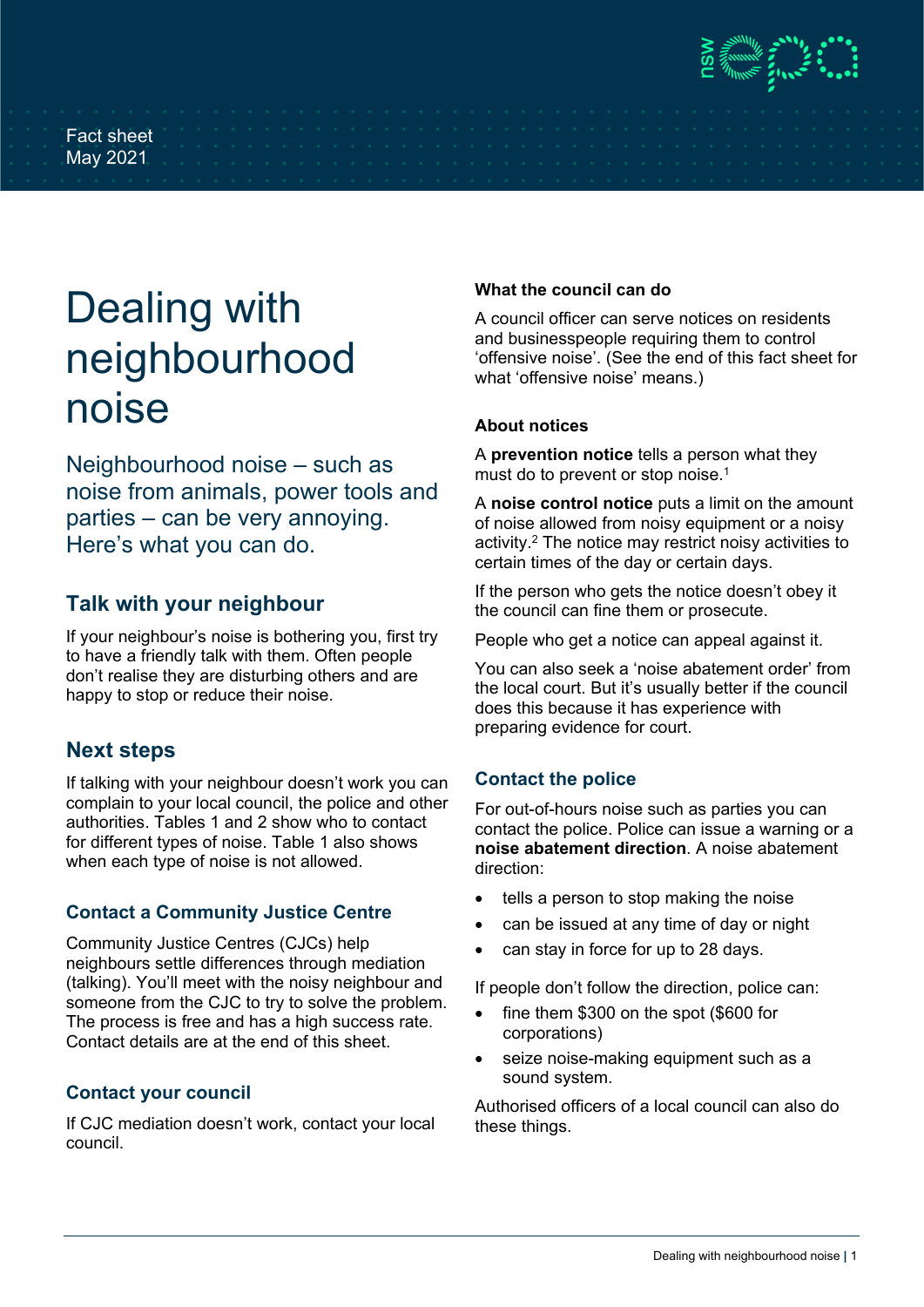### **Contact the owners corporation**

If you and your neighbour live in a block of apartments (or some other kind of strata scheme) you can complain about their noise to the building's owners corporation. You can complain whether you own your home or rent.

Strata schemes have rules called by-laws. Usually there are by-laws about noise. Check your strata scheme's by-laws. To get a copy:

- if you rent ask your landlord or agent
- if you own your home  $-$  ask the managing agent or strata committee.

If you think your neighbour is not following the bylaws you should first try talking with them. If that doesn't work you can contact the building's strata committee, which represents the owners corporation.

#### **What the owners corporation can do**

The owners corporation can raise your complaint with your neighbour. If that doesn't work it may issue a **notice to comply with a by-law**. This goes to your neighbour (if they own their home) or to their landlord (if they rent). The notice:

- tells them which by-law they've breached
- explains how they breached the by-law
- warns them of what the owners corporation may do if they continue to breach the by-law.

If the noise occurs again within 12 months, the owners corporation can apply to the NSW Civil and Administrative Tribunal (NCAT) for a legally enforceable order to stop it. NCAT can also fine the person making the noise.

| Noise source                                                                                                                                                                                                            | When noise should not be heard by a<br>neighbour in a 'habitable room'*                                                                                           | <b>Contact</b>                                                    |
|-------------------------------------------------------------------------------------------------------------------------------------------------------------------------------------------------------------------------|-------------------------------------------------------------------------------------------------------------------------------------------------------------------|-------------------------------------------------------------------|
| Power tools and equipment (e.g.<br>powered garden tools such as lawn<br>mowers and leaf blowers, electric or<br>pneumatic tools, chainsaws, circular<br>saws, gas or air compressors and<br>swimming pool or spa pumps) | Before 8 am and after 8 pm on Saturdays,<br>Sundays and public holidays<br>Before 7 am and after 8 pm on any other<br>day                                         | Council or NSW<br>Police Assistance<br>Line, phone 131 444        |
| Musical instruments and electrically<br>amplified sound equipment (e.g. radios,<br>TVs, CD and DVD players, and home<br>theatre systems)                                                                                | Before 8 am and after midnight on any<br>Friday, or Saturday or the day immediately<br>before a public holiday<br>Before 8 am and after 10 pm on any other<br>day | Council or NSW<br><b>Police Assistance</b><br>Line, phone 131 444 |
| Air conditioners and heat-pump water<br>heaters                                                                                                                                                                         | Before 8 am and after 10 pm on weekends<br>and public holidays<br>Before 7 am and after 10 pm on any other<br>day                                                 | Council or NSW<br>Police Assistance<br>Line, phone 131 444        |
| Motor vehicles (except when entering or<br>leaving residential premises)                                                                                                                                                | Before 8 am and after 8 pm on weekends<br>and public holidays<br>Before 7 am and after 8 pm on any other<br>day                                                   | Council or NSW<br>Police Assistance<br>Line, phone 131 444        |
| Refrigeration units fitted to motor<br>vehicles**                                                                                                                                                                       | Before 8 am and after 8 pm on weekends<br>and public holidays<br>Before 7 am and after 8 pm on any other<br>day                                                   | Council or NSW<br>Police Assistance<br>Line, phone 131 444        |

#### **Table 1 Residential noise: when it's not allowed, and who to contact**

#### **Notes**

\*During these hours, noise from residential premises should not be heard in a 'habitable room' in a neighbour's residence.3

A 'habitable room' means any room other than a garage, storage area, bathroom, laundry, toilet or pantry.

\*\*This applies whether or not the vehicle is on residential premises.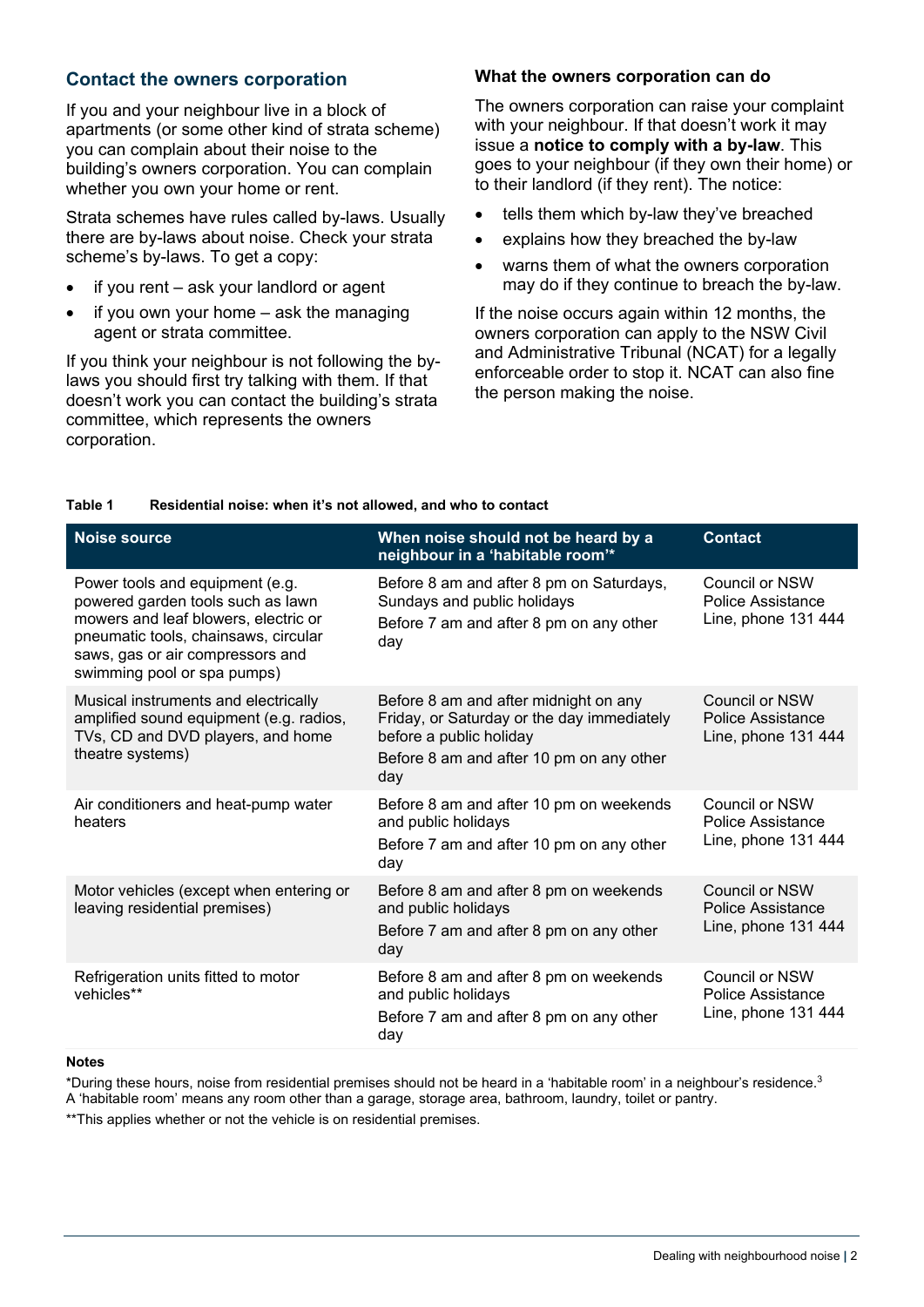| <b>Noise type</b>                                  | <b>Noise source</b>                                                                                                                                | <b>Contact</b>                                                                                                                           |
|----------------------------------------------------|----------------------------------------------------------------------------------------------------------------------------------------------------|------------------------------------------------------------------------------------------------------------------------------------------|
| Industrial/commercial<br>noise                     | Large industrial complexes                                                                                                                         | EPA Environment Line, phone 131 555                                                                                                      |
|                                                    | Smaller factories, backyard<br>workshops and commercial<br>premises (e.g. air conditioning<br>and refrigeration)                                   | Council                                                                                                                                  |
| <b>Transport noise</b>                             | Commercial airports and aircraft<br>in flight                                                                                                      | Airservices Australia, Noise Complaints and<br>Information Service, phone 1800 802 584                                                   |
|                                                    | Aircraft on ground at private and<br>council-controlled airports                                                                                   | Council                                                                                                                                  |
|                                                    | Noisy motor vehicles (e.g. trail<br>bikes) in a public place, such as<br>roads, verges, car parks or off<br>road (including parks and<br>reserves) | EPA Environment Line, phone 131 555<br>$\bullet$<br>NSW Police Assistance Line, phone 131 444<br>Council                                 |
|                                                    | Noisy motor vehicles (e.g. trail<br>bikes) on private property                                                                                     | NSW Police Assistance Line, phone 131 444<br>Council<br>$\bullet$                                                                        |
|                                                    | Road traffic:<br>local roads<br>freeways, tollways and main<br>roads                                                                               | Council<br>$\bullet$<br>Transport for NSW, phone 131 782                                                                                 |
|                                                    | Rail noise                                                                                                                                         | EPA Environment Line, phone 131 555<br>$\bullet$<br>Rail Greenline, phone 1300 656 999                                                   |
|                                                    | Naval vessels                                                                                                                                      | Defence Department, phone 1300 333 362                                                                                                   |
|                                                    | Container and passenger ships                                                                                                                      | Ports Corporation:<br>Sydney, phone 9296 4999<br>Port Kembla, phone 4275 0100<br>$\bullet$<br>Newcastle, phone 1800 048 205<br>$\bullet$ |
|                                                    | Recreational boating and jet skis                                                                                                                  | Transport for NSW, phone 131 782                                                                                                         |
|                                                    | Amplified music from vessels                                                                                                                       | Transport for NSW, phone 131 782<br>$\bullet$<br>Water Police, phone 9320 7499<br>Council                                                |
| <b>Construction noise</b>                          | Road construction: freeways and<br>tollways, main roads and other<br>roads                                                                         | EPA Environment Line, phone 131 555<br>$\bullet$<br>Transport for NSW, phone 131 782<br>Council<br>$\bullet$                             |
|                                                    | <b>Building construction</b>                                                                                                                       | Council                                                                                                                                  |
|                                                    | Major public infrastructure<br>construction                                                                                                        | EPA Environment Line, phone 131 555                                                                                                      |
| <b>Public sporting and</b><br>entertainment venues | Motor sports and gun/rifle/pistol<br>clubs and sporting facilities (other<br>than vessels)                                                         | Council                                                                                                                                  |
|                                                    | Open water activities                                                                                                                              | Transport for NSW, phone 131 782                                                                                                         |
|                                                    | <b>Concert facilities</b>                                                                                                                          | Council                                                                                                                                  |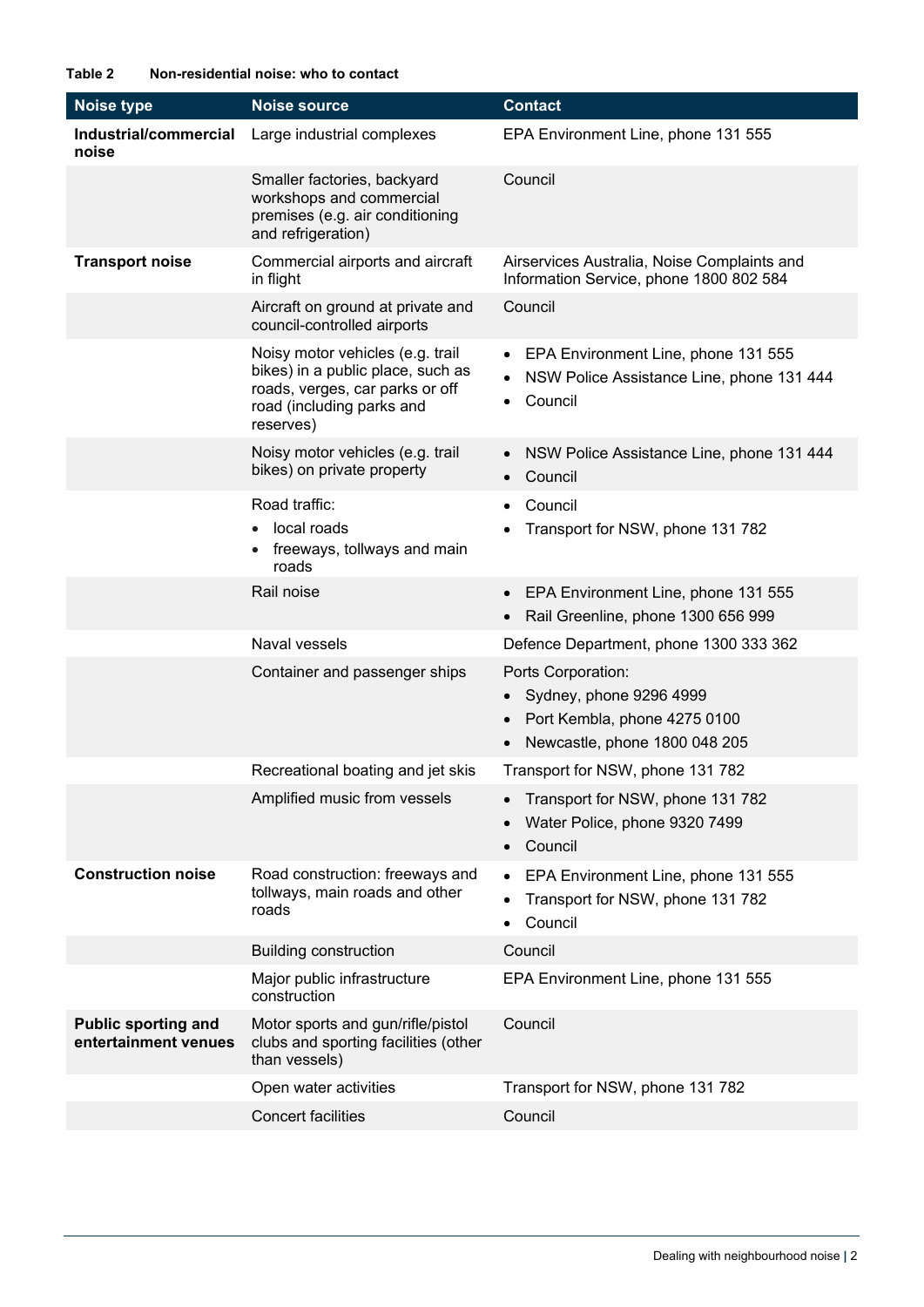| Noise type                                                  | Noise source                                                   | <b>Contact</b>                                         |
|-------------------------------------------------------------|----------------------------------------------------------------|--------------------------------------------------------|
| <b>Public sporting and</b><br>entertainment venues          | Concerts at major state venues<br>(e.g. Sydney's Domain)       | EPA Environment Line, phone 131 555                    |
|                                                             | Pubs and clubs                                                 | Liquor & Gaming NSW, phone 1300 024 720                |
| Neighbourhood noise                                         | Noise in public places, barking<br>dogs and other animal noise | Council<br>NSW Police Assistance Line, phone 131 444   |
|                                                             | Intruder alarms for buildings and<br>vehicles                  | • Council<br>NSW Police Assistance Line, phone 131 444 |
| Noise in a strata<br>scheme (e.g. a block<br>of home units) | Noise that breaches a by-law (a<br>rule) of the strata scheme  | Owners corporation<br>$\bullet$<br>Strata manager      |

## **Common types of noise**

## **Noisy domestic equipment**

Table 1 shows the times you shouldn't use certain equipment if a neighbour could hear it. These times are called **restricted hours**.

Police, councils and the NSW Environment Protection Authority can warn people to stop using noisy equipment in restricted hours.

If people ignore the warning and make noise again – up to 28 days after the warning – they can be fined \$300 (\$600 for corporations) on the spot.

Even if the noise happens in unrestricted hours, councils and police can still take action if they think it's 'offensive noise'. (See *What is 'offensive noise'?* at the end of this sheet.)

Courts can fine people for making noise. Fines are up to \$5,500 for an individual and \$11,000 for a corporation.

## **Noise from pubs and clubs**

Pubs and clubs must hold a licence to operate. The licence often says that noise from the pub or club should not be heard inside any home between midnight and 7 am on any night of the week. To complain about noise from a pub or club, contact Liquor & Gaming NSW (details at end).

## **Barking dogs**

See the *Dealing with Barking Dogs* fact sheet.

## **Noisy vehicles**

See the *Managing Noise from Vehicles* fact sheet.

## **Noisy alarms**

By law, an intruder alarm can only sound for a certain amount of time. If it sounds for longer, the person responsible for the alarm can be fined. The person responsible is:

- for a vehicle alarm  $-$  the owner or operator of the vehicle
- for a building alarm  $-$  the person occupying the building.

An alarm might go off because there has been a break-in or because the alarm is faulty. No matter why the alarm goes off, it's against the law for it to sound for too long – in most cases. The exception is for vehicles made before 1 March 2009 but only under some circumstances.

#### **Vehicles**

How long a vehicle alarm can sound for depends on how old the vehicle is. The limit is:

- 45 seconds for vehicles manufactured on or after 1 September 1997
- 90 seconds for vehicles manufactured before 1 September 1997.

#### **Buildings**

How long a building intruder alarm can sound for depends on when the alarm was installed. The limit is:

- 5 minutes if the alarm was installed on or after 1 December 1997
- 10 minutes if the alarm was installed before 1 December 1997.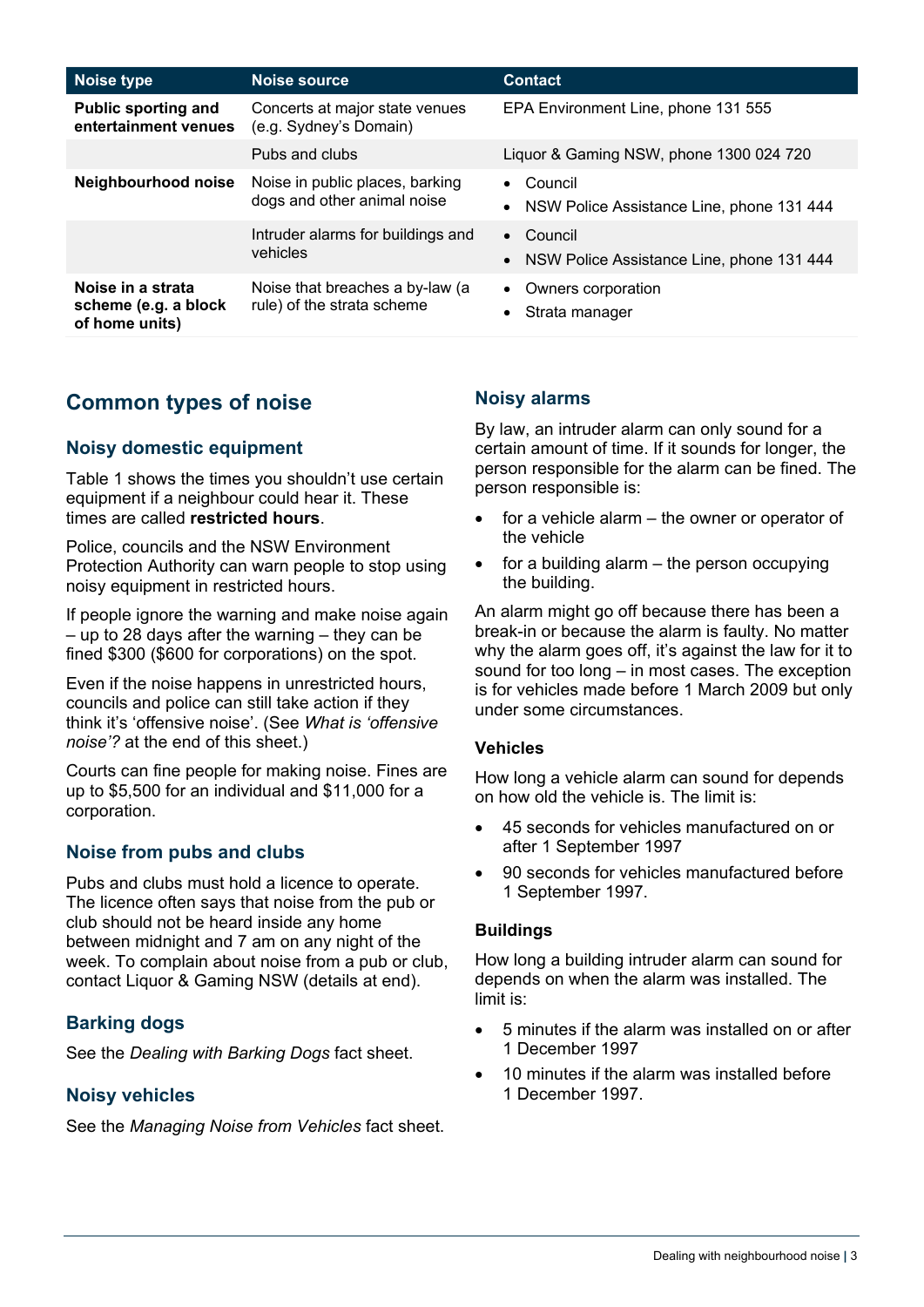#### **Who to contact about an alarm**

If an alarm disturbs you, contact the NSW Police Assistance Line on 131 444, your local police station or your local council.

Police officers are not allowed to enter unoccupied premises or vehicles to turn off an alarm. However, they can accompany council officers, who are authorised to do this. Council officers need a warrant to enter an unoccupied residential building to deal with a faulty alarm.

## **How to be a good neighbour**

Sound you enjoy, such as music, may be just noise to others. People can get upset over noise they can't control. And if noise stops people sleeping they get tired and cranky. So be considerate to you neighbours.

- Let your neighbours know in advance if you are going to be doing something noisy (e.g. having a party, doing building work or using a chainsaw). Most people appreciate this and will be less likely to complain. They can also arrange to get away from the noise if they want to.
- Keep down the noise in your backyard or on your balcony, especially during the early evening and at night.
- Enclose pool and spa pumps. Run pumps only when necessary and only within the permitted times.
- When buying equipment such as air conditioners, hot-water heat pumps, pool pumps and tank pumps
	- o choose quiet models
	- $\circ$  try to place the equipment away from your neighbour's bedroom and living-room windows
	- $\circ$  use sound insulation if you need to.

Use this [noise calculator](https://www.fairair.com.au/) to work out how your equipment might affect neighbours.4

- Be mindful of your neighbours when playing amplified music or using power tools etc., even at times when it's allowed (Table 1). Noise may be considered 'offensive noise' at any time of day.
- To keep car noise down
	- $\circ$  don't rev the engine repeatedly
	- $\circ$  turn down the sound system when you come home late at night
	- o don't slam car doors.
- Choose quiet models of powered garden equipment (e.g. leaf blowers, string trimmers, edge cutters and lawn mowers)
- Use a broom or a rake instead of a leaf blower if you can. If you must use a leaf blower
	- o don't start too early
	- o use it for short periods
	- $\circ$  don't rev it repeatedly.

## **What is 'offensive noise'?**

'Offensive noise' is defined in the dictionary at the end of the [Protection of the Environment](https://www.legislation.nsw.gov.au/view/html/inforce/current/act-1997-156)  [Operations Act 1997](https://www.legislation.nsw.gov.au/view/html/inforce/current/act-1997-156) (POEO Act).

Council officers decide if a noise is offensive by considering:

- its loudness
- its character
- its time and duration
- whether it's typical for the area
- how often it occurs
- how many people it affects.

For more about offensive noise see section 2.1 of the EPA's [Noise guide for local government.](https://www.epa.nsw.gov.au/publications/noise/130127nglg)

## **Contact details**

## **Airservices Australia Noise Complaints and Information Service (NCIS)**

Phone: 1800 802 584 Website: [www.airservicesaustralia.com/aircraftnoise/about](http://www.airservicesaustralia.com/aircraftnoise/about-making-a-complaint)[making-a-complaint](http://www.airservicesaustralia.com/aircraftnoise/about-making-a-complaint)

## **Community Justice Centres (CJCs)**

Phone: 1800 990 777 Email: [cjc-info@justice.nsw.gov.au](mailto:cjc-info@justice.nsw.gov.au) Website: www.cjc.justice.nsw.gov.au

## **Councils**

Office of Local Government website: www.olg.nsw.gov.au Look under 'For the public'**.**

## **Department of Defence**

Phone: 1300 333 362